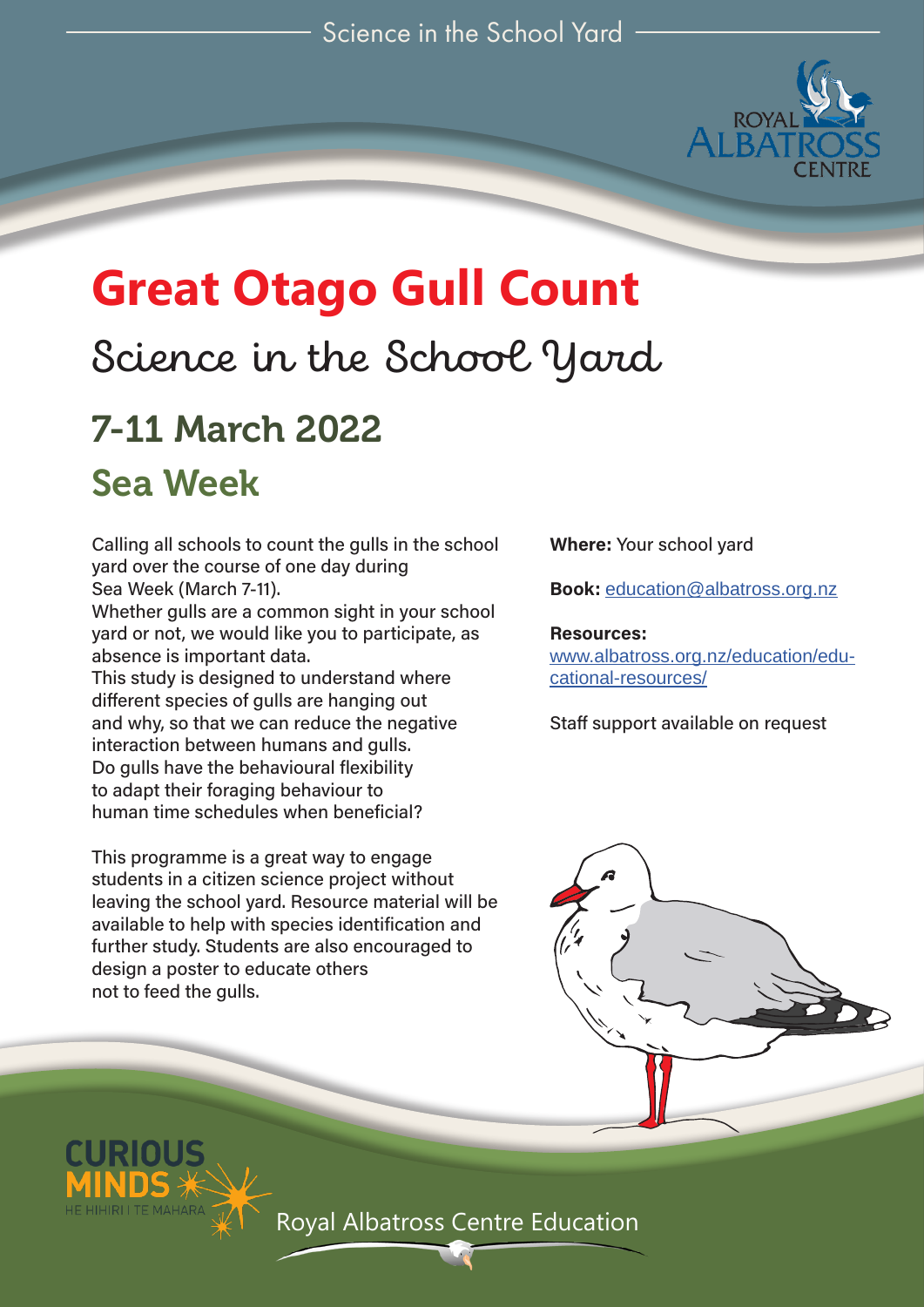Science in the School Yard

# **Great Otago Gull Count 2022**



**Why count gulls?** This study is designed to understand where different species of gulls are hanging around and why so that we can reduce the negative interaction between humans and gulls. Do gulls have the behavioural flexibility to adapt their foraging behaviour to human time schedules when beneficial?

**Who can participate?** We would like to encourage all schools in Otago to participate. It is appropriate for both primary and secondary level, and resources are available to extend the learning. If multiple classes in a school participate, ensure the class is identified on the data sheets and do the counts at the same time (sites may be same or different).

**Where do we do the survey?** Observe the area of your school yard where the students eat lunch or congregate and count the maximum number of each gull species seen. Remember to observe from the classroom or location where you are not disturbing the birds with your presence.

**How do we identify the different gull species?** There are three different gull species that you may encounter: (1) black-backed gull, (2) red-billed gull and (3) black-billed gull. It would be good to practice identifying gulls in the lead up to the study. If there is confusion, please take a photo and email to education@albatross.org.nz.

**What if there are no gulls at our school?** Absence of gulls is very important information, so please participate. We would like to know not only where the gulls are and when, but also where they are not hanging out.

**When do we do the study?** Please do your count on one day during the specified week in March. If the weather is poor (eg very windy, very wet) then please postpone your count to another day.

**Challenges /Questions?** Please don't hesitate to ask… Please send your results to education@albatross.org.nz

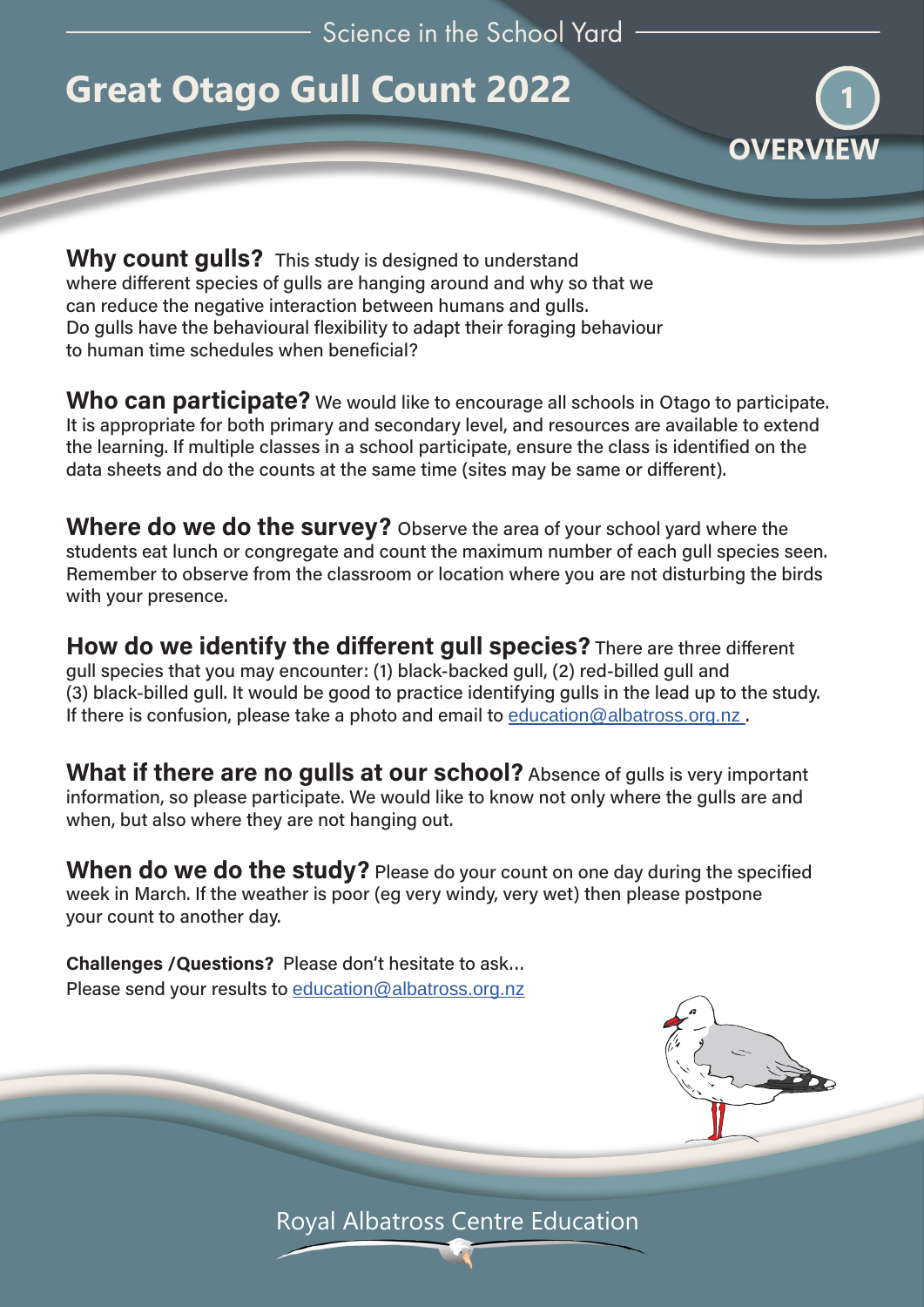Science in the School Yard

# **Great Otago Gull Count 2022**



Choose one day during Sea Week to do the survey, when the weather is not too wet or windy. The class could be divided into groups, and each group could be responsible for one of the roles outlined below.

## **SITE SURVEYORS** *Group 1*

- Determine the survey site and discuss with the class. It should be an area of your school yard where the students eat lunch or congregate during breaks.
- Identify a place to do the bird count where you can observe the site without  $\bullet$ disturbing the birds with your presence (e.g. observe from a classroom window). Don't worry if part of the site is obscured from view
- Describe the site and measure the maximum length and width (see page 3)

## Group 2 **GULL COUNTERS**

- Assign times for each gull count at the start of the day to correspond with your school schedule (see survey sheet).
- At your designated time, observe and count all the gulls in your survey area at that point in time (note it is not an ongoing count).
- Take a photo at the same time to confirm your observations.
- Remember **that no gulls observed** is a result and record zero on the data sheet.  $\blacksquare$

### **IDENTIFICATION EXPERTS** *Group 3*

- Do some research on the 3 gull species and outline the differences to the class.
- Review the photos taken by the gull counters.
	- Black-backed gulls are twice the size of red-billed or black-billed gulls. The adults are black and white but the youngsters are totally brown.
	- $\circ$  Red-billed gulls and black-billed gulls do not mix. If you see a gull with a black-bill amongst red-billed gulls, it will be a juvenile red-billed gull.
- Count the gulls of each species in the photograph and compare with the results collected.
- $\bullet$  If in doubt, email the photo of the gulls for verification (include a group shot if more than one) to education@albatross.org.nz.

### **RESEARCHERS** *Group 4*

Complete the background information survey (page 5) and send all the completed data sheets to education@albatross.org.nz. Thank you !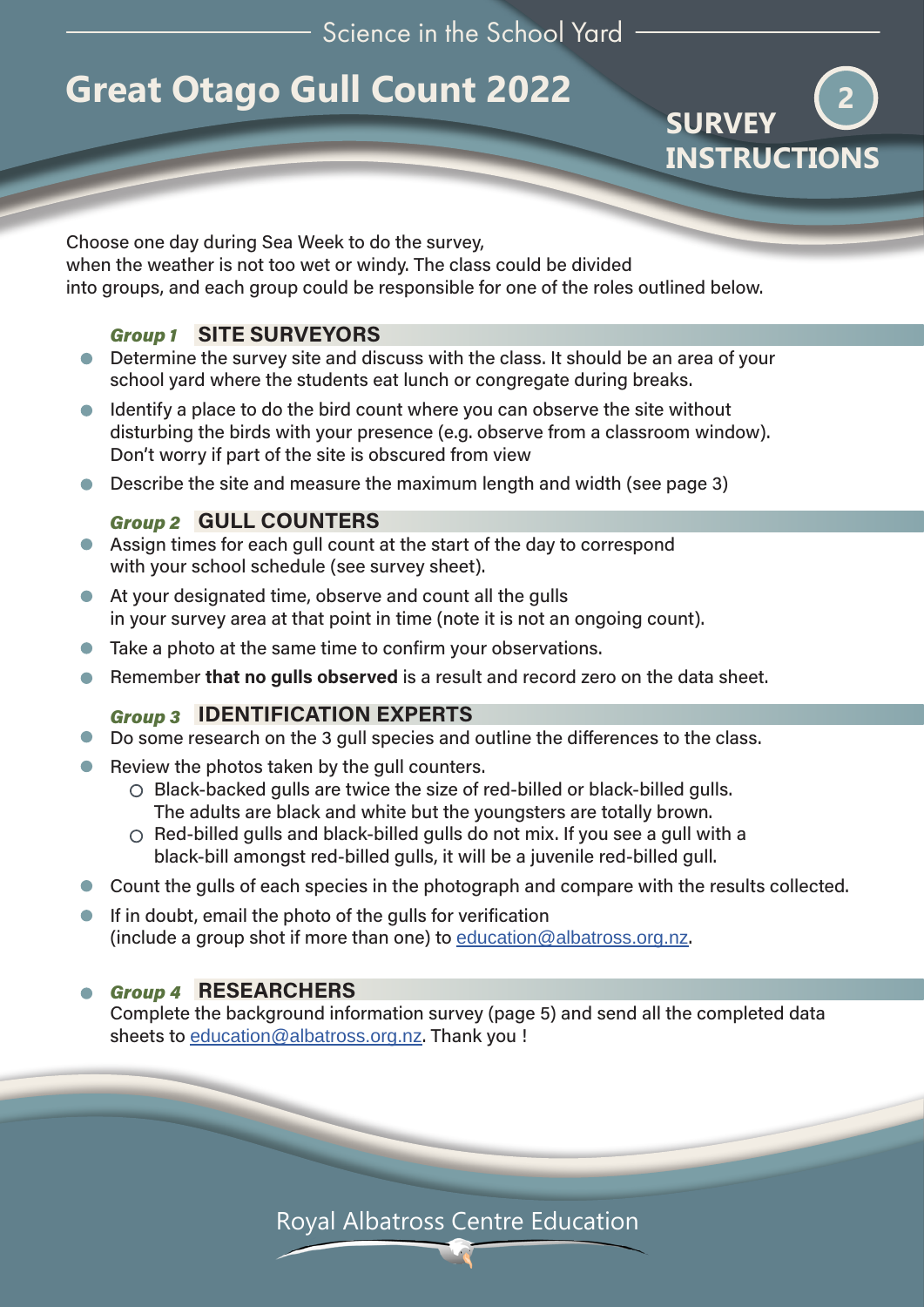# **Great Otago Gull Count 2022**



Identify an area of your school yard where the students eat lunch or congregate to do the survey.

- Draw a map of the site.  $\bullet$
- Note is does not need to be a square or oblong area.  $\bullet$
- Measure maximum length and width of the site.  $\bullet$
- Label key features of the site including rubbish bins,  $\bullet$ compost bins and other items that might attract the birds.
- Mark the location where the bird counts are being done with an X.  $\bullet$

**NAME OF SCHOOL:** 

maximum lenght of the site:<br>
maximum width of the site: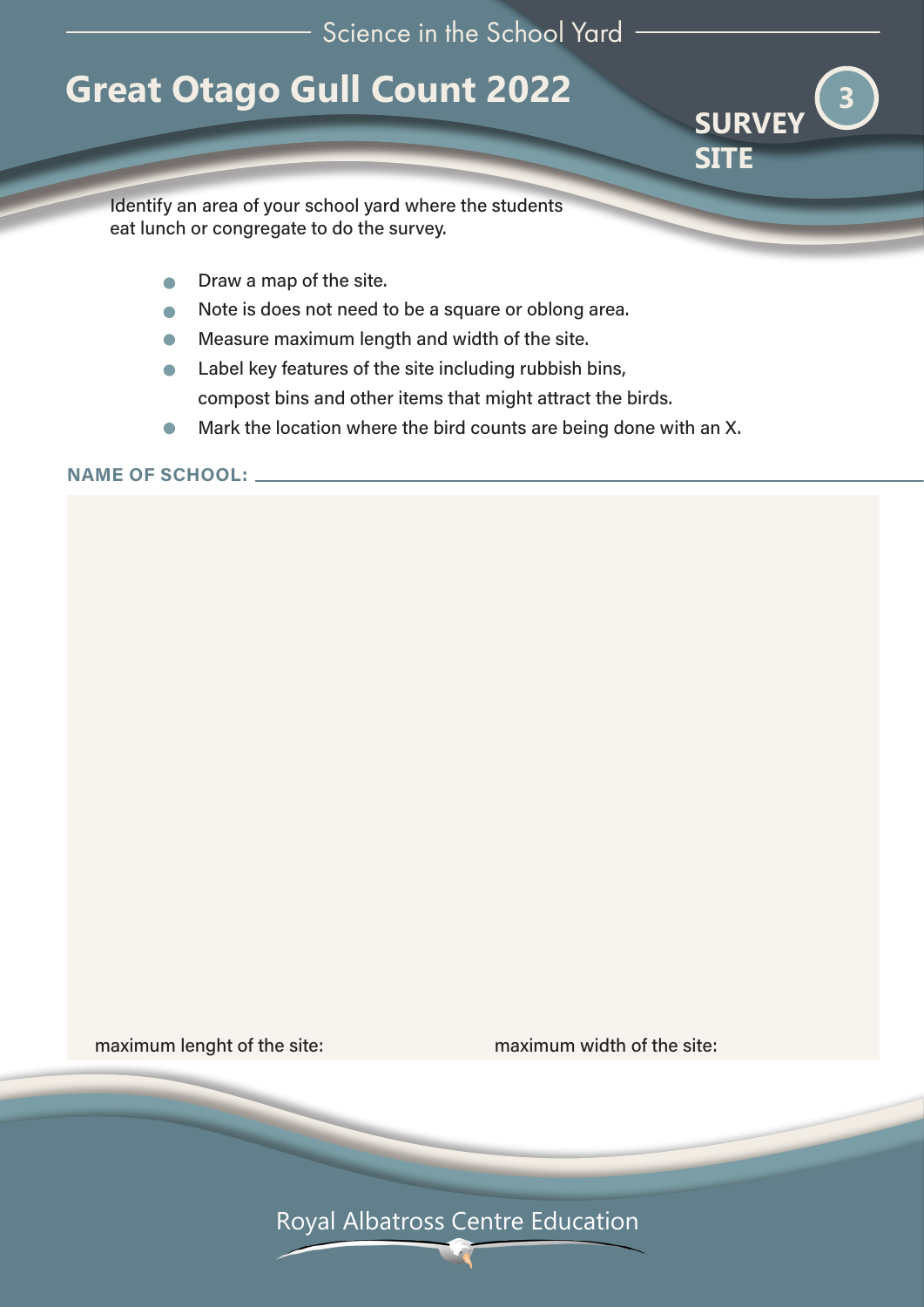| Science in the School Yard |  |  |  |  |
|----------------------------|--|--|--|--|
|----------------------------|--|--|--|--|

**SURVEY SHEET** 

**4**

# **Great Otago Gull Count 2022**

|                      |                         | School:                                            |                          |                |                                  |                         | <b>Class Level:</b> |  |  |
|----------------------|-------------------------|----------------------------------------------------|--------------------------|----------------|----------------------------------|-------------------------|---------------------|--|--|
|                      |                         | <b>School Address:</b>                             |                          |                |                                  |                         |                     |  |  |
| <b>Teacher Name:</b> |                         |                                                    | email:                   |                |                                  |                         |                     |  |  |
|                      |                         | Date of Survey:                                    |                          |                |                                  |                         |                     |  |  |
|                      |                         |                                                    | Number of gulls observed |                |                                  |                         |                     |  |  |
|                      |                         | <b>Sampling period</b>                             | <b>Actual Time</b>       | Red<br>-billed | <b>Black</b><br>-backed          | <b>Black</b><br>-billed | <b>Notes</b>        |  |  |
|                      |                         | Early morning<br>(just after 9 am)                 |                          |                |                                  |                         |                     |  |  |
|                      | $\overline{2}$          | Mid morning tea<br>(when children eating)          |                          |                |                                  |                         |                     |  |  |
|                      | 3                       | Late morning<br>(between morning<br>tea and lunch) |                          |                |                                  |                         |                     |  |  |
|                      | $\overline{\mathbf{4}}$ | Mid Lunch<br>(when children eating)                |                          |                |                                  |                         |                     |  |  |
|                      | 5                       | Mid afternoon<br>(just before 3 pm)                |                          |                |                                  |                         |                     |  |  |
|                      | 6                       | Late afternoon<br>(after children<br>gone home)    |                          |                |                                  |                         |                     |  |  |
|                      |                         |                                                    |                          |                |                                  |                         | Try to take photos  |  |  |
|                      |                         |                                                    |                          |                |                                  | of any observations     |                     |  |  |
|                      |                         |                                                    |                          |                |                                  | that you make!          |                     |  |  |
|                      |                         |                                                    |                          |                |                                  |                         |                     |  |  |
|                      |                         |                                                    |                          |                |                                  |                         | <b>The</b>          |  |  |
|                      |                         |                                                    |                          |                | Royal Albatross Centre Education |                         |                     |  |  |
|                      |                         |                                                    |                          |                |                                  |                         |                     |  |  |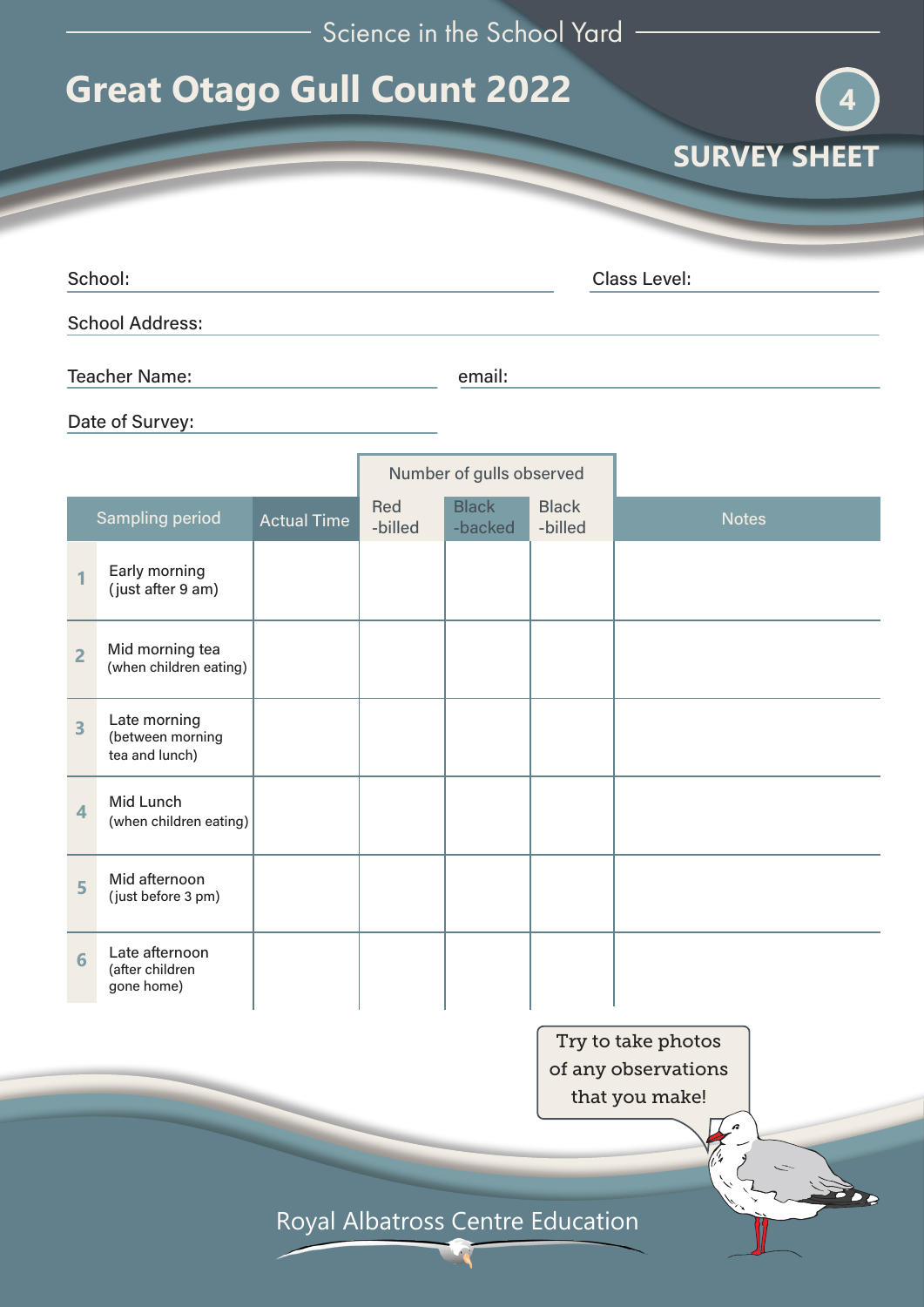Science in the School Yard

**SURVEY**

**5**

# **Great Otago Gull Count 2022**

|                                                                                                        | <b>QUESTIONS</b> |
|--------------------------------------------------------------------------------------------------------|------------------|
| Do the students eat morning tea outside?                                                               |                  |
| Do the juniors and seniors have the same morning tea time / or different?                              |                  |
| Do the students eat lunch outside?                                                                     |                  |
| Is there a dairy / fish & chip shop / or area where the gulls<br>have access to food / rubbish nearby? |                  |
| How do you think it has an influence on the number of gulls you see in the school yard?                |                  |
| School rubbish bins<br>Are the rubbish bins outside?                                                   |                  |
| Are they located in or near to the survey site? ________________________________                       |                  |
| <u> 1989 - Johann Stein, fransk politik (d. 1989)</u><br>Are they covered?                             |                  |
| How often are they emptied?<br><u> 1989 - John Stein, Amerikaansk politiker (</u>                      |                  |
| Is there an open compost area?<br><u>In the case of the compost area</u>                               |                  |
| Is rubbish often dropped in the school yard?                                                           |                  |
| Do the students feed the gulls?                                                                        |                  |
| Any other reasons why you think the gulls may or may not be present in your school yard?               |                  |
| What questions are the students interested in investigating further?                                   |                  |
|                                                                                                        |                  |
|                                                                                                        |                  |
|                                                                                                        |                  |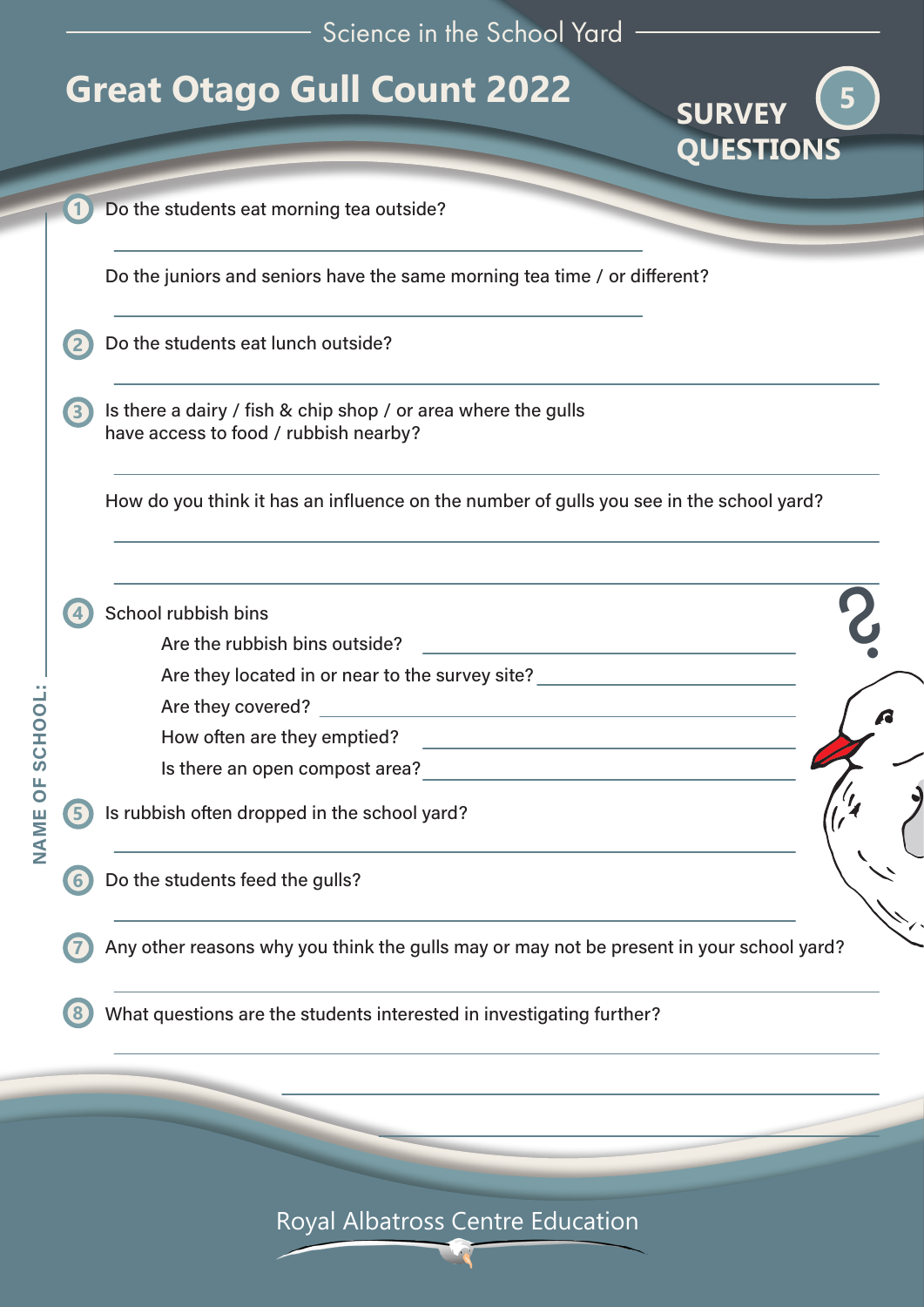# **'Don't Feed the Gulls' Campaign**



As a follow-on to the Great Otago Gull Count, discuss possible reasons why the gulls are attracted to the school yard (or the dairy, park, cafe etc) with your students.

Brainstorm ways your students could help to increase public awareness and understanding about gulls and involve the wider community in caring for this threatened species.

Posters are one way to spread a message to the wider community, as they could be turned into signs to put on rubbish bins / school notice boards / around the local community.

## **Poster Competition**

Students are encouraged to design a poster to discourage people from feeding the gulls.

### **Students would need to think about:**

Catchy title or slogan Key message Design that will capture peoples attention

Students should also think about how the posters could be best used? And they should put together plans to display them in their local community eg. school, local shops, library etc.

Winning designs will be turned into stickers for city rubbish bins.

### **Entry Details:**

Submit designs (A4 size) by Friday April 8th, 2022

Hard copy or digital copy accepted

Eligible entries must have student name, school name and Class Year on each entry Open to both primary and secondary schools with prizes for different age categories Win a trip to the Royal Albatross Centre to see breeding colonies of the Red-billed gull and Royal Albatross.



### **Submit designs to:**

Gull Poster Competition Royal Albatross Centre PO Box 492 Dunedin, 9054 education@albatross.org.nz